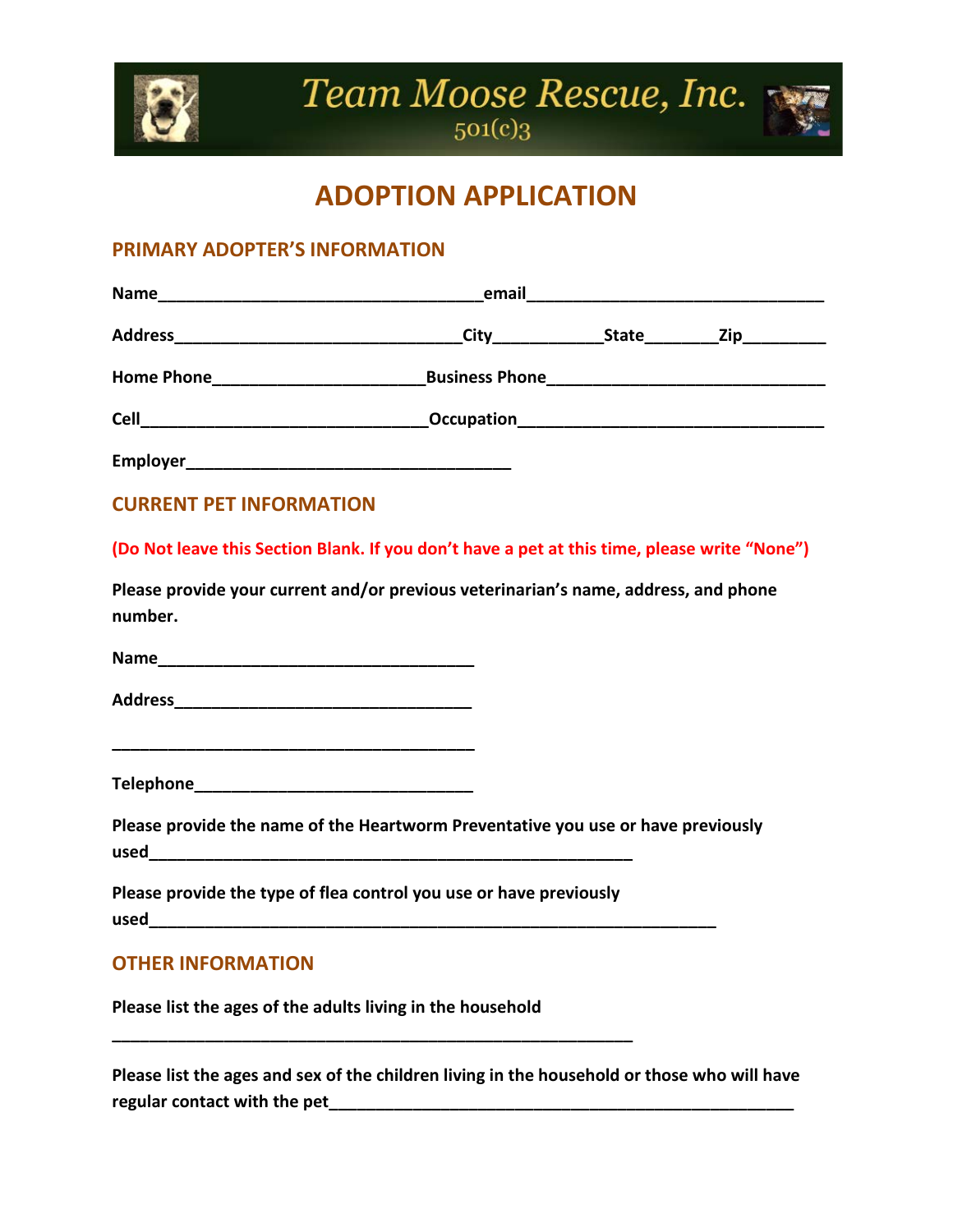| Yes $( )$<br>No(<br>Have you owned a dog before                                                                                                                                                                                                                                                                                                                                                              |
|--------------------------------------------------------------------------------------------------------------------------------------------------------------------------------------------------------------------------------------------------------------------------------------------------------------------------------------------------------------------------------------------------------------|
| Please explain why you want a dog                                                                                                                                                                                                                                                                                                                                                                            |
| Please list all the pets that you have owned in the past 10 years. If none, include pets owned<br>during your adult life and any pet residing in your home that you didn't<br>own. The contract of the contract of the contract of the contract of the contract of the contract of the contract of the contract of the contract of the contract of the contract of the contract of the contract of the contr |
| Have your Current/Previous Pets been spayed/neutered? $\binom{ }{ }$ Yes $\binom{ }{ }$ No                                                                                                                                                                                                                                                                                                                   |
| Have you ever sold or given away a pet or surrendered one to a shelter $\bigcirc$ Yes $\bigcirc$<br><b>No</b>                                                                                                                                                                                                                                                                                                |
| please explain Why.                                                                                                                                                                                                                                                                                                                                                                                          |
|                                                                                                                                                                                                                                                                                                                                                                                                              |
| Please select the type of residence that you live in $\binom{1}{2}$ Single Family Home $\binom{1}{2}$ Apartment                                                                                                                                                                                                                                                                                              |
| Town House ( ) Condominium ( ) Mobile Home                                                                                                                                                                                                                                                                                                                                                                   |
| Do you $\bigcirc$ Own $\bigcirc$ Rent If you Rent or Lease, you must have written permission from<br>your landlord. Please attach and give the landlord's name and contact<br>information                                                                                                                                                                                                                    |
| If your yard is fenced, please describe the fencing                                                                                                                                                                                                                                                                                                                                                          |
| If your yard isn't fenced, would you consider fencing part or all of it as a condition of adoption                                                                                                                                                                                                                                                                                                           |
| $\bigcup$ Yes<br><b>No</b>                                                                                                                                                                                                                                                                                                                                                                                   |
| Are you willing and able to modify your daily schedule to accommodate a dogs needs, such as<br>going outdoors into a fenced area or walking on a leash to perform bodily functions at least 4<br>times a day?<br><b>Yes</b><br>No                                                                                                                                                                            |
| Are you aware of the importance of keeping a dog on a leash or in a fenced area when he/she<br>goes outside?<br>Yes                                                                                                                                                                                                                                                                                          |

**What are the working hours of the adults in the house\_\_\_\_\_\_\_\_\_\_\_\_\_\_\_\_\_\_\_\_\_\_\_\_\_\_\_\_\_\_\_\_**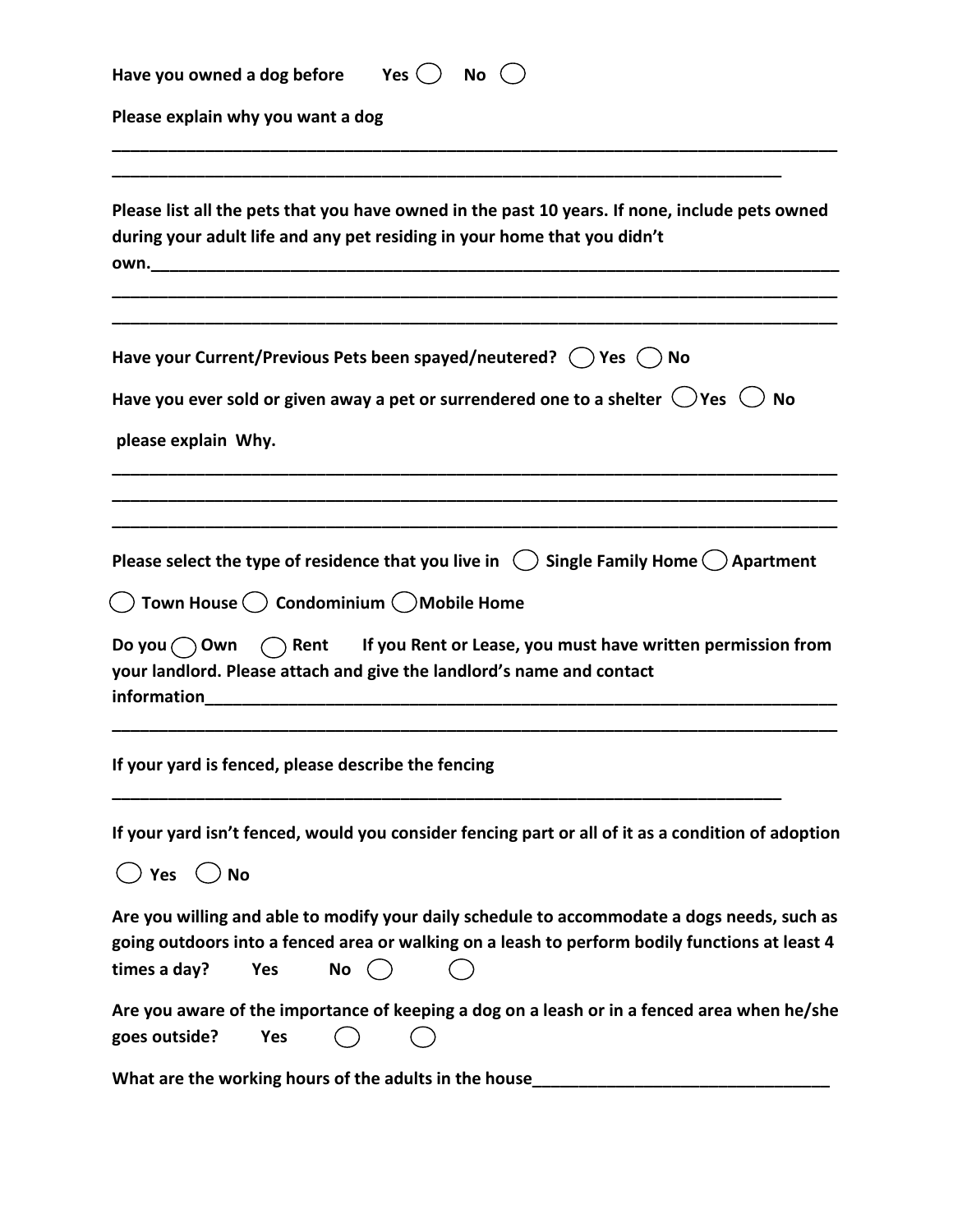| Where will the dog Sleep $\bigcirc$ Crated $\bigcirc$ Your Bed $\bigcirc$ Own Bed $\bigcirc$ Room Confined                                                                                                                                     |
|------------------------------------------------------------------------------------------------------------------------------------------------------------------------------------------------------------------------------------------------|
| (C) Loose in Home                                                                                                                                                                                                                              |
| Are you opposed to the dog sleeping with you? Yes $\bigcap$ No $\bigcap$                                                                                                                                                                       |
| Where will the dog be kept when left alone? $\bigcirc$ Crated $\bigcirc$ Loose in Home $\bigcirc$ In Room<br>Confined $($ $)$ Yard                                                                                                             |
| Will the dog be allowed on furniture? $\bigcirc$ Yes $\bigcirc$ No                                                                                                                                                                             |
| Who will be responsible for the care and training of the dog?                                                                                                                                                                                  |
| Does he/she have any experience with dogs? $\bigcirc$ Yes $\bigcirc$ No                                                                                                                                                                        |
| Does anyone in the home have allergies? $\bigcirc$ Yes $\bigcirc$ No                                                                                                                                                                           |
| Where and how do you plan to exercise the                                                                                                                                                                                                      |
|                                                                                                                                                                                                                                                |
| Please describe your lifestyle. It is active? (e.g., hiking, camping, busy in the community, in<br>and out a lot) Or is it more relaxed, structured atmosphere? Will you include the dog in your                                               |
| This dog will be left alone (without human companionship) for how many hours a<br>day?                                                                                                                                                         |
| Please describe the perfect dog for your home taking into consideration that dog vary greatly<br>in temperament, personality, and activity level. What characteristics do you want in your<br>dog? Please answer in as much detail as possible |
|                                                                                                                                                                                                                                                |
| What characteristics of a dog would be undesirable?                                                                                                                                                                                            |
|                                                                                                                                                                                                                                                |

**\_\_\_\_\_\_\_\_\_\_\_\_\_\_\_\_\_\_\_\_\_\_\_\_\_\_\_\_\_\_\_\_\_\_\_\_\_\_\_\_\_\_\_\_\_\_\_\_\_\_\_\_\_\_\_\_\_\_\_\_\_\_\_\_\_\_\_\_\_\_\_\_\_**